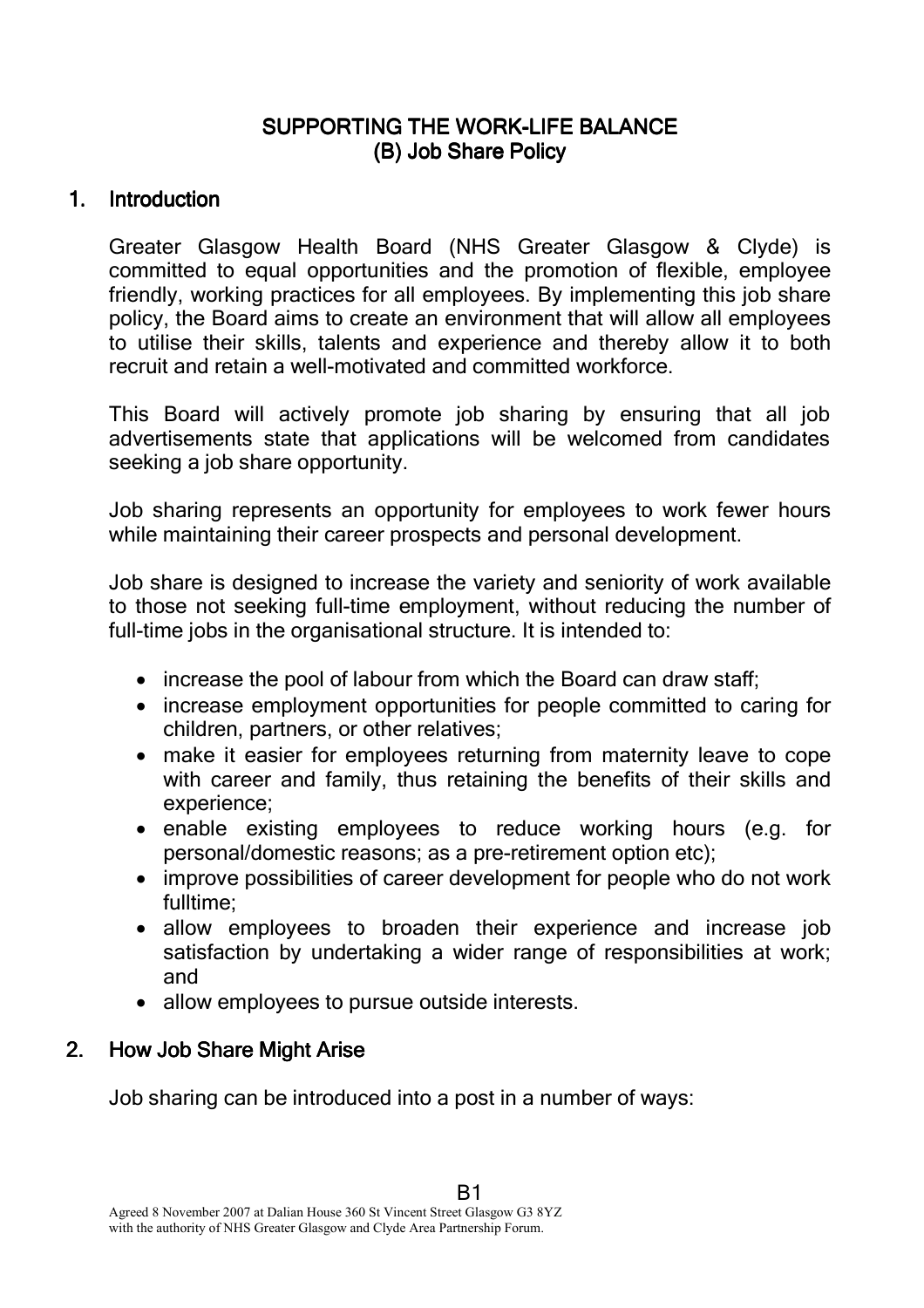- An existing employee formally applying to management for a job share arrangement to be agreed in respect of the post they occupy.
- An internal application being made by an employee to share a post.
- A joint internal application being made by two or more existing employees as a unit to share a post.
- An external application being made by a candidate to job share a post.
- A joint external application being made by two or more candidates as a unit to job share a post.
- Two or more separate applications being made, whether internal or external, which can be matched together to form a job share unit.

# 3. General Principles

## 3.1 Eligibility

The opportunity to request a job share is open to all employees, as well as to prospective employees, irrespective of the grade or level of the post.

## 3.2 Sharing of Duties

The sharing of the duties and responsibilities of a post may take several forms. The aim in all cases is to ensure the most efficient means of operation. Division of duties may be into projects, tasks, and clients or merely time, as the case may be.

Great care should be taken not to confuse working arrangements with the job description. Although the duties may be divided, the overall responsibility must be shared. One partner should not be able to monopolise the most prestigious areas of work.

The partners should always be in a position to claim that at some time each had fulfilled the duties and responsibilities of the whole post.

Hours should be organised to suit both the service and the employees. However, it is understood that the hours/days/weeks agreed with either job sharer should always be such that should a part vacancy occur, the working arrangement to be advertised will form a sufficiently viable package to attract new applicants.

3.3 Women Returning From Maternity Leave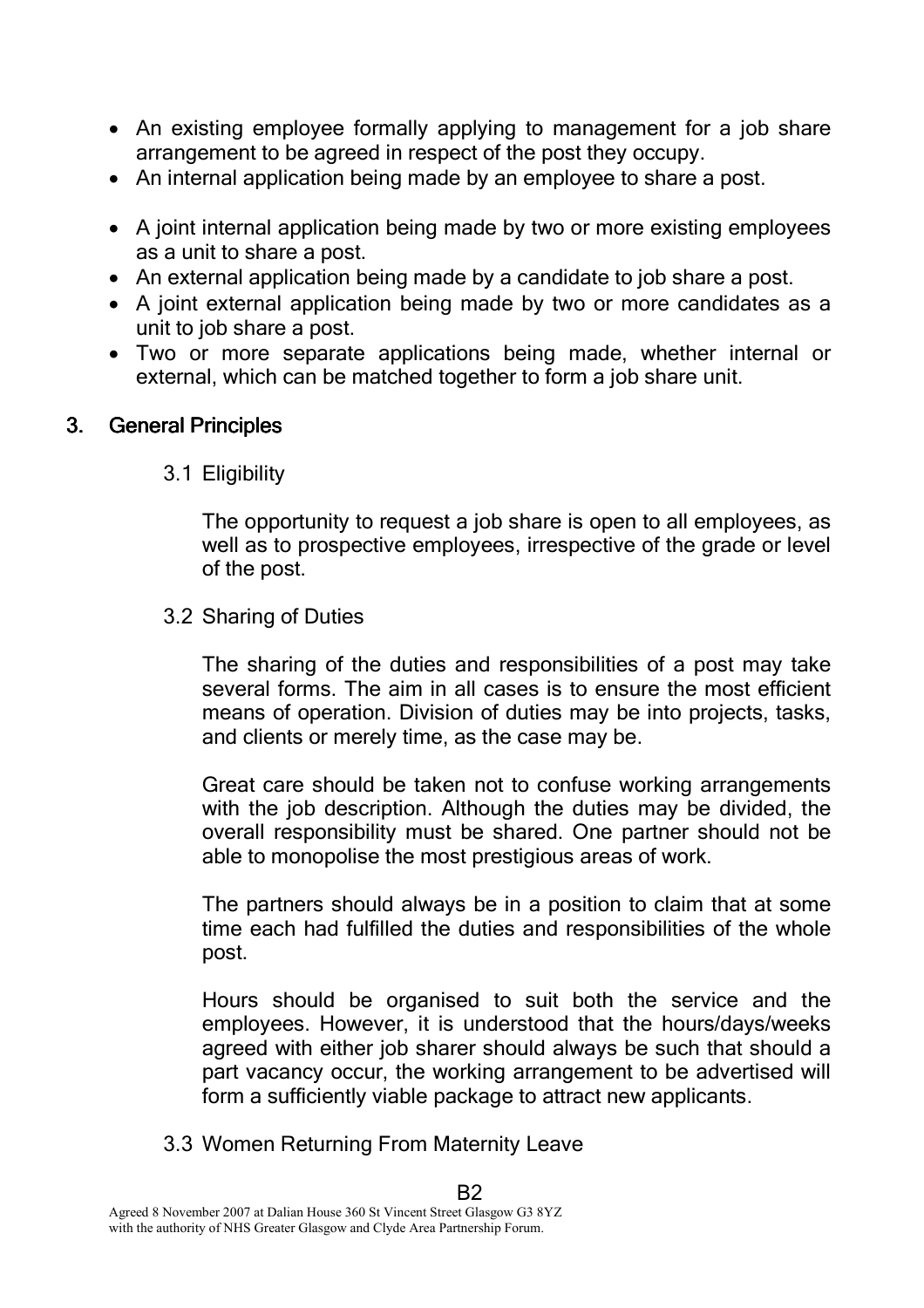Women returning from maternity leave particularly benefit from job sharing. It may enable them to adjust their work patterns to their changing lifestyle circumstances following the birth of the baby(s). It will mean that the Board will retain their services and the skills that may otherwise be lost. For those employees who are on maternity leave and who wish to job share the following procedure applies.

- An employee should notify their manager in writing at the earliest opportunity (but at least two months prior to the return to work date) given notice of their wish to job share. This notification requirement must be made clear to the employee before she commences maternity leave.
- If the job is felt to be unsuitable for job sharing the manager will seek to find an agreed alternative job share. Two months prior to returning from paid maternity leave the employee will receive copies of the organisation's Jobs Bulletin and can apply for job share vacancies.
- Pending return from Maternity Leave the employee may wish to consider the use of unpaid maternity leave to allow the manager more time to find a suitable job share. The requirement to return for three months to retain maternity pay applies equally to women returning from maternity leave on a job share basis and will commence at the date of return.

## 4. Terms and Conditions

The general spirit and intention of the scheme is that all terms and conditions of service should be applicable to job sharers on a pro-rata basis.

4.1 Contract of employment

Each partner to a job share will hold an individual contract of employment. The postholder's job title will be that given to the established post with the endorsement "(job share)" – for example: "Medical Secretary (job share)".

The hours to be worked will be individually stated for each partner to the job share.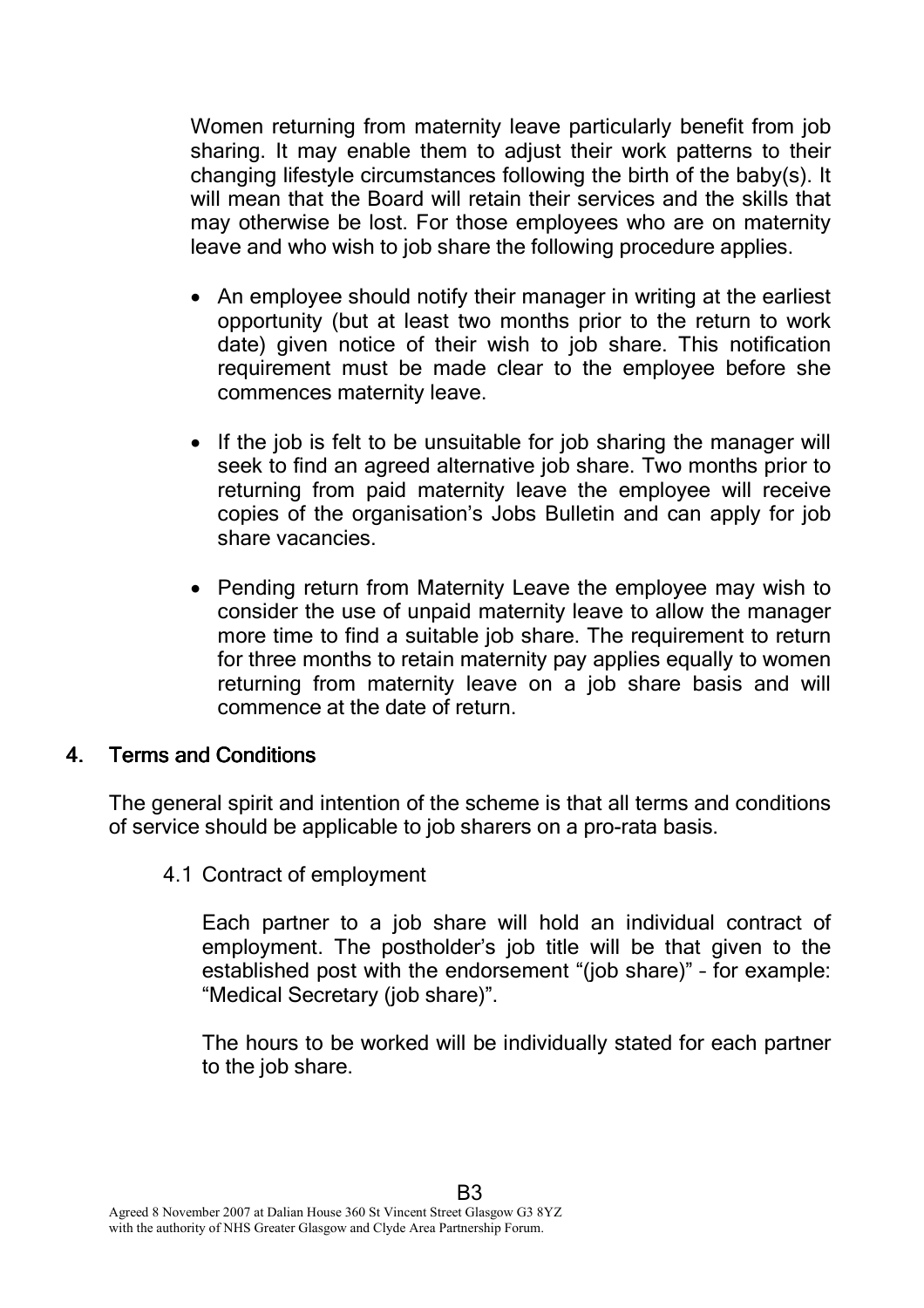#### 4.2 Rate of Pay

Pay rate will be pro-rata to the salary grade for the number of hours worked. Commencing salary and increments will be determined in accordance with NHS terms and conditions.

4.3 Annual Leave

The standard annual leave entitlement under NHS terms and conditions of service will apply pro-rata to the number of hours/days worked.

4.4 Public and Extra Statutory Holidays

Public and statutory holidays will be agreed between the job share partners and their line manager to ensure that a pro-rata division is maintained and legislative entitlements honoured.

4.5 Sick Pay

Job sharers shall have applied to them the provisions of the appropriate NHS terms and conditions of service pro-rata to the number of hours worked.

4.6 Maternity Leave

Job sharers shall be entitled to the appropriate NHS terms and conditions relating to maternity leave. Payment will be applied on a pro-rata basis.

4.7 Changeover/Overlap Arrangements

Where continuity is regarded as an essential requirement of the job share, such arrangements must be achieved within the normal established total hours, subject to management discretion.

4.8 Car Allowances

Entitlement to car allowances will be determined according to the nature of the post. Full entitlement will be payable to each car user.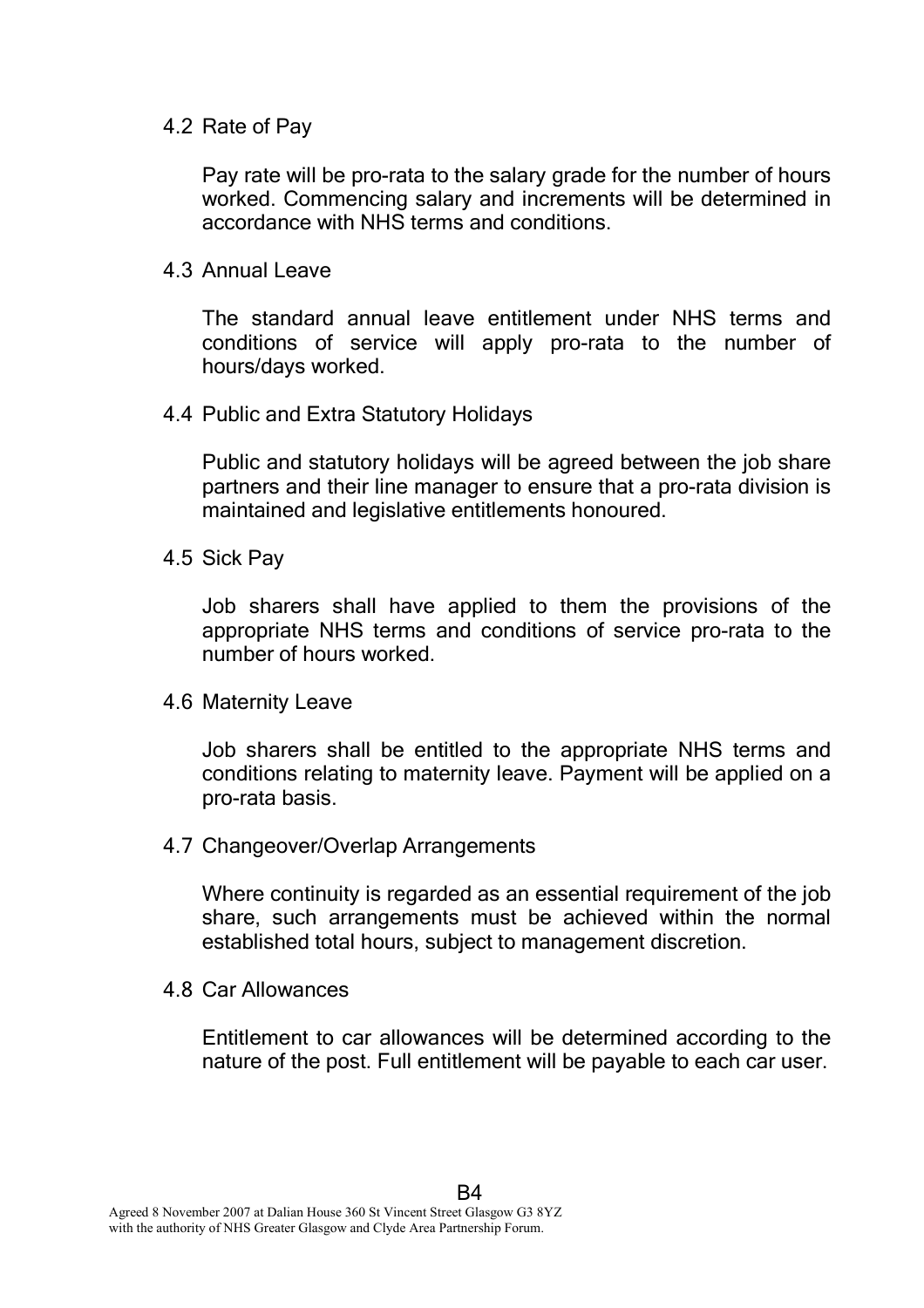#### 4.9 Car Leasing

Individual job sharers who are eligible can apply for a car under the Board's leasing scheme.

4.10 Superannuation

All job sharers will be able to join the NHS Superannuation Scheme. However, because job sharers are on reduced pay this also means that they will pay less into the fund and in turn will get lower pension benefits for the period of the job share. Jobs sharers should consult the Scottish Public Pensions Agency to discuss their particular circumstances.

#### 4.11 Overtime

Overtime will be payable if an individual job sharer works more than the full time hours per week for the post (following management approval).

## 4.12 Training

Job sharers shall have access to training opportunities on the same basis as full-time employees with respect to day release qualification courses (e.g. if a course requires full day release, half a day shall then be credited to working time and half a day shall be taken in the job sharers own time).

In respect of work related training courses, job sharers will be paid only where attendance coincides with their normal working hours. However, where training takes place on a day when a sharer does not normally work they should be allowed time off in lieu.

## 4.13 Notice Periods

Normal notice periods will apply.

## 5. Selection Procedure

Where a job share request is approved, the post holder will continue at full time hours until a job share partner is found. If a job share appointment to the "part" vacancy cannot be made within three months from the day of the first advertisement, the post holder will remain at full time and the job share cannot be progressed. Under these circumstances, full consultation will take

B5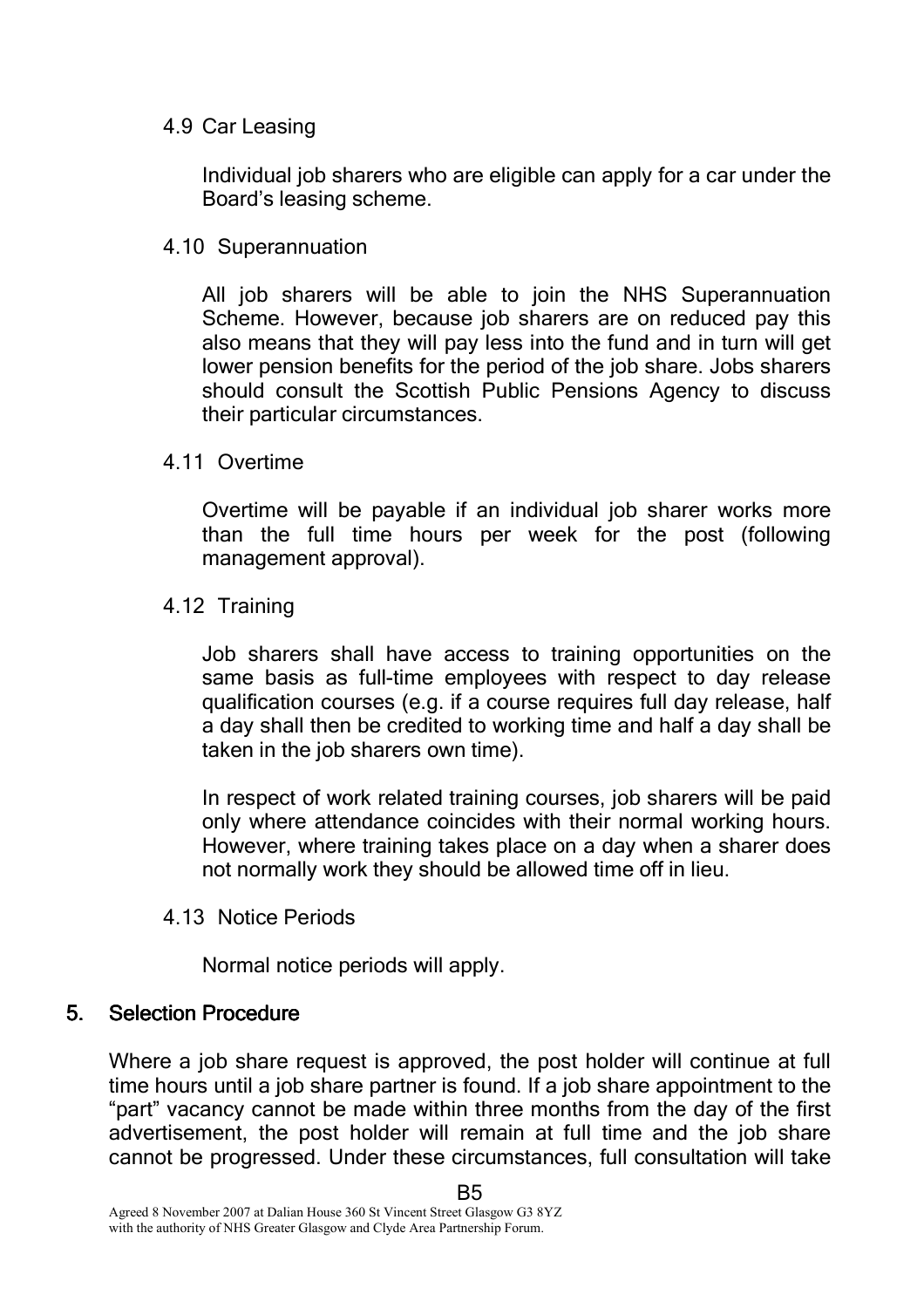place with the job sharer and his/her trade union/professional organisation representative and attempts will be made to redeploy the remaining job sharer into another suitable post.

Where a job share is approved, it will be the responsibility of those involved in the selection process to ensure that the skills and the experience of the prospective job sharers are sufficient to undertake the full duties of the post, as detailed in the person specification.

Each job share applicant will be required to complete an application form for the post and each shortlisted candidate will be interviewed separately in accordance with normal recruitment practice.

Where appropriate, according to the nature of the post, job sharers seeking a partner through advertisement will be given the opportunity to meet shortlisted applicants before the interview. This will in no way constitute part of the recruitment process.

Job sharers shall be treated in the same way as full-time employees in relation to promotional opportunities.

## 6. Termination/Resignation

In the event of the resignation of one job share partner, the vacancy shall not be advertised until the remaining sharers have been offered the opportunity to take up the remaining hours.

## 7. Working Arrangements

There are various ways in which the working week may be divided for job sharers. Possible options include working on a half-day basis, a half weekly basis or alternating days. As far as possible, working hours must be agreed by job sharers and line management. In normal circumstances job sharers will not be required to cover their partner's absences, though they may opt to do so in specific instances.

The working patterns of job sharers shall not be altered without full consultation and after attempts have been made to reach agreement.

## 8. Individual Responsibility

Each job sharer is responsible individually for the satisfactory performance of his/her own duties. They are not responsible for their partners' conduct and

B6